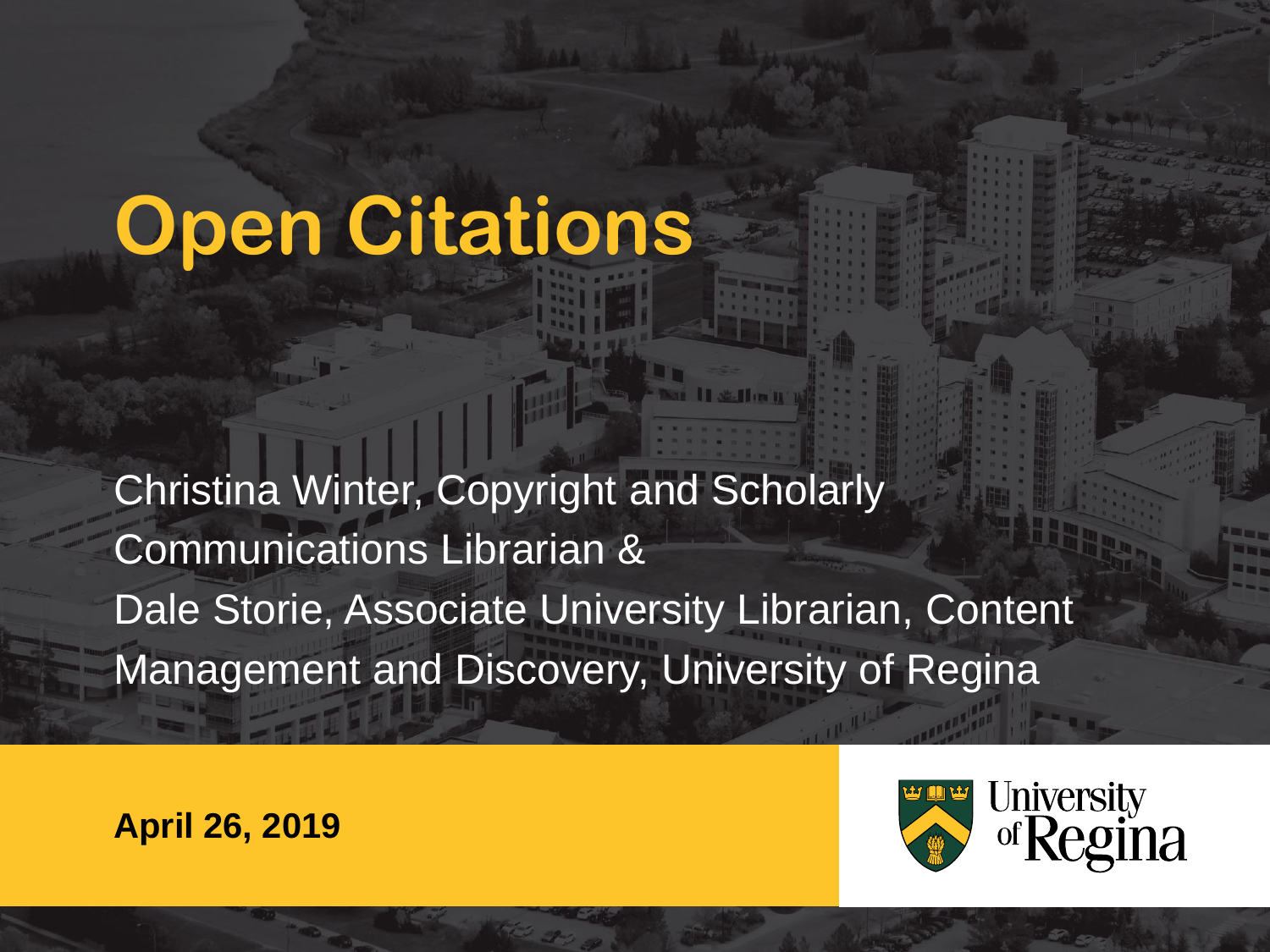# **Agenda**

- **Background**
- **Open Citations Movement**
- **E** Comparison
- **EX Conclusion and Further Discussion**

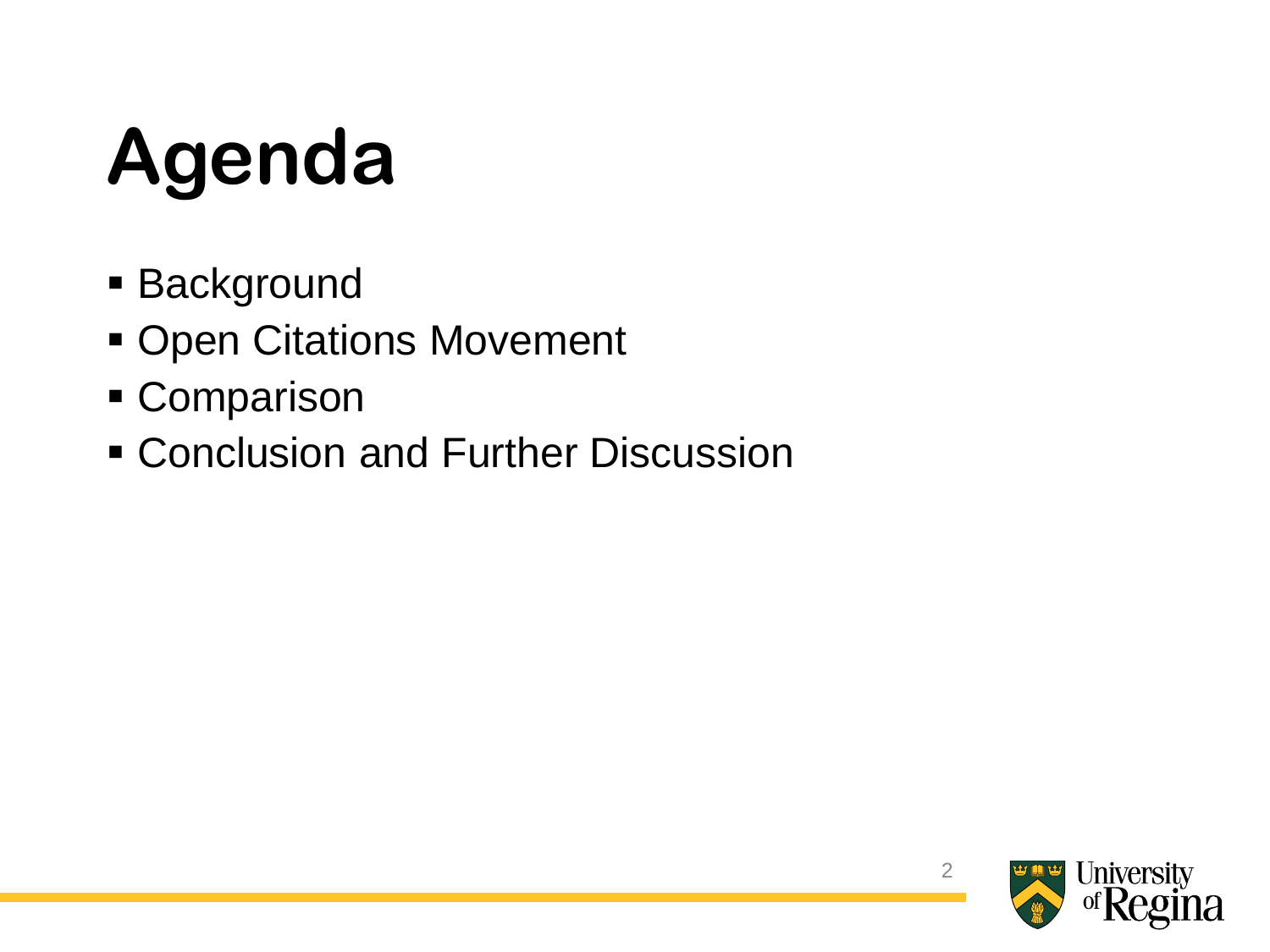#### **Citations**

- Reveal research and publication patterns
- **Example 1** Identify new research questions
- Determine research impact
- Bibliometrics, Citation Analysis, Scientometrics,

Informetrics is the study of citations

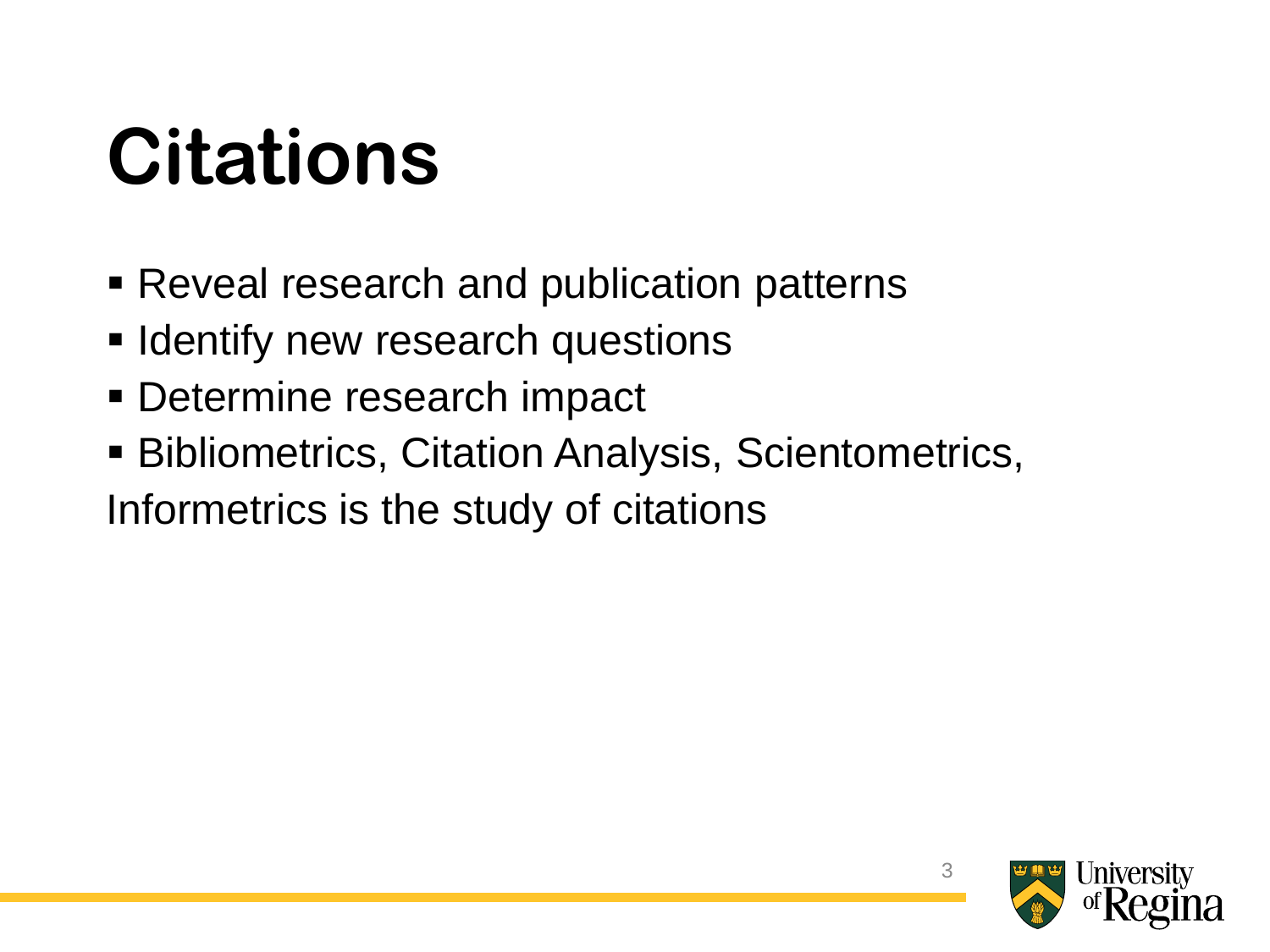## **Sources of Citation Data**

- Web of Science (Clarivate Analytics)
- **Exercise** Scopus (Elsevier)
- Google Scholar

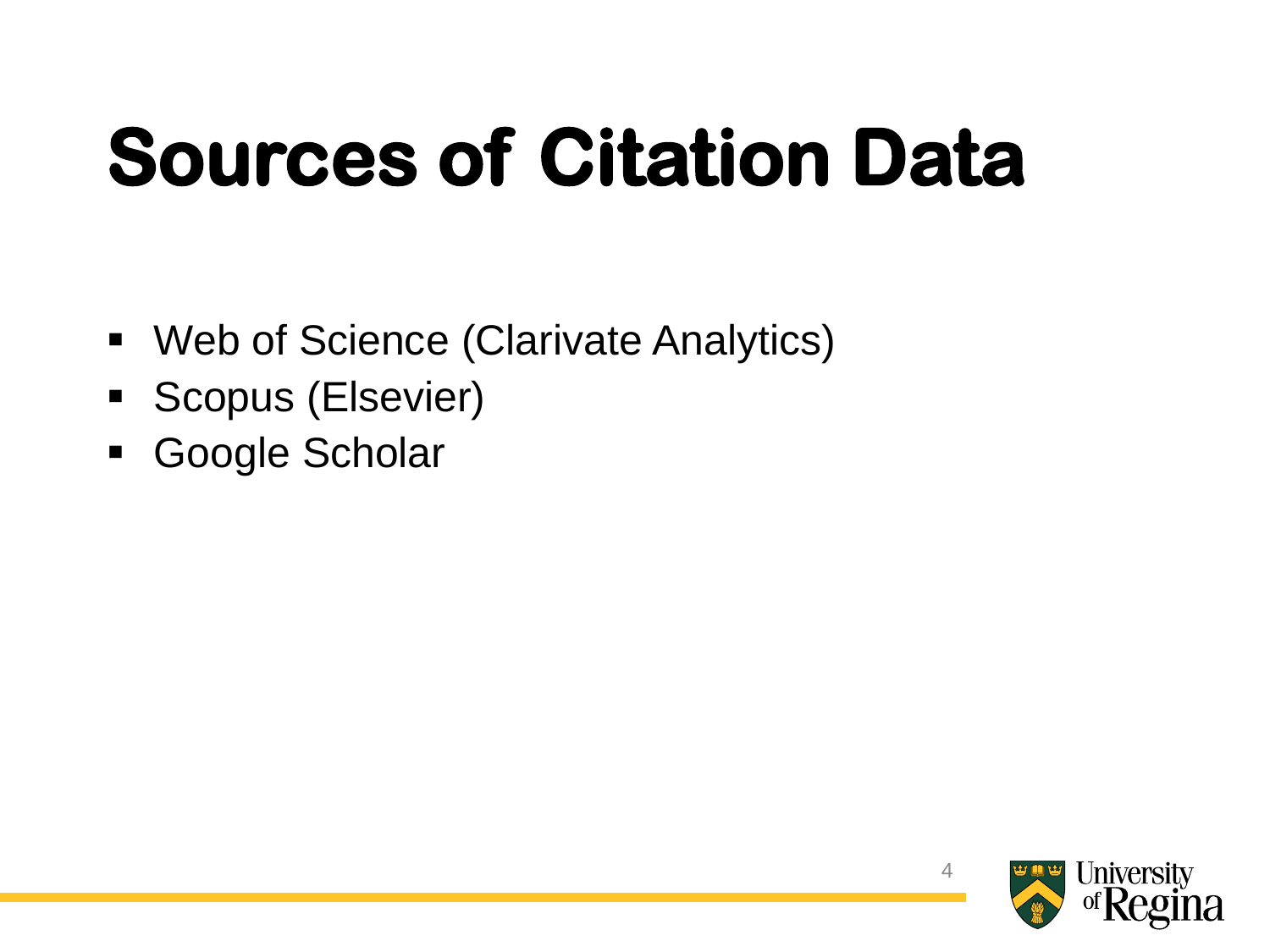### **Open Citation Data**

"citation data now needs to be recognized as part of the Commons"

(Shotton, 2013)

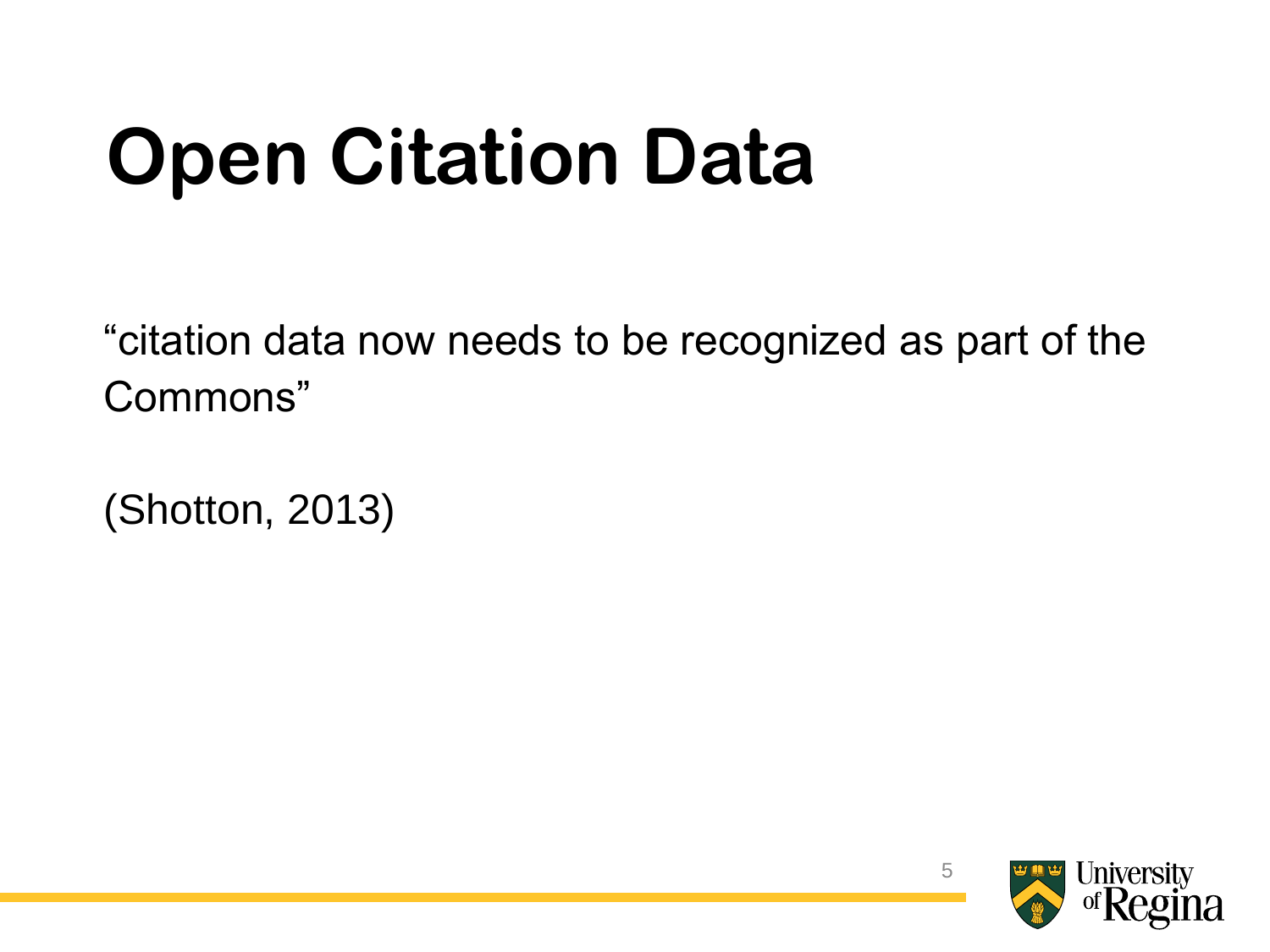### **Initiative for Open Citations**

"Citations are the links that knit together our scientific and cultural knowledge. They are primary data that provide both provenance and an explanation for how we know facts. They allow us to attribute and credit scientific contributions, and they enable the evaluation of research and its impacts. In sum, citations are the most important vehicle for the discovery, dissemination, and evaluation of all scholarly knowledge."

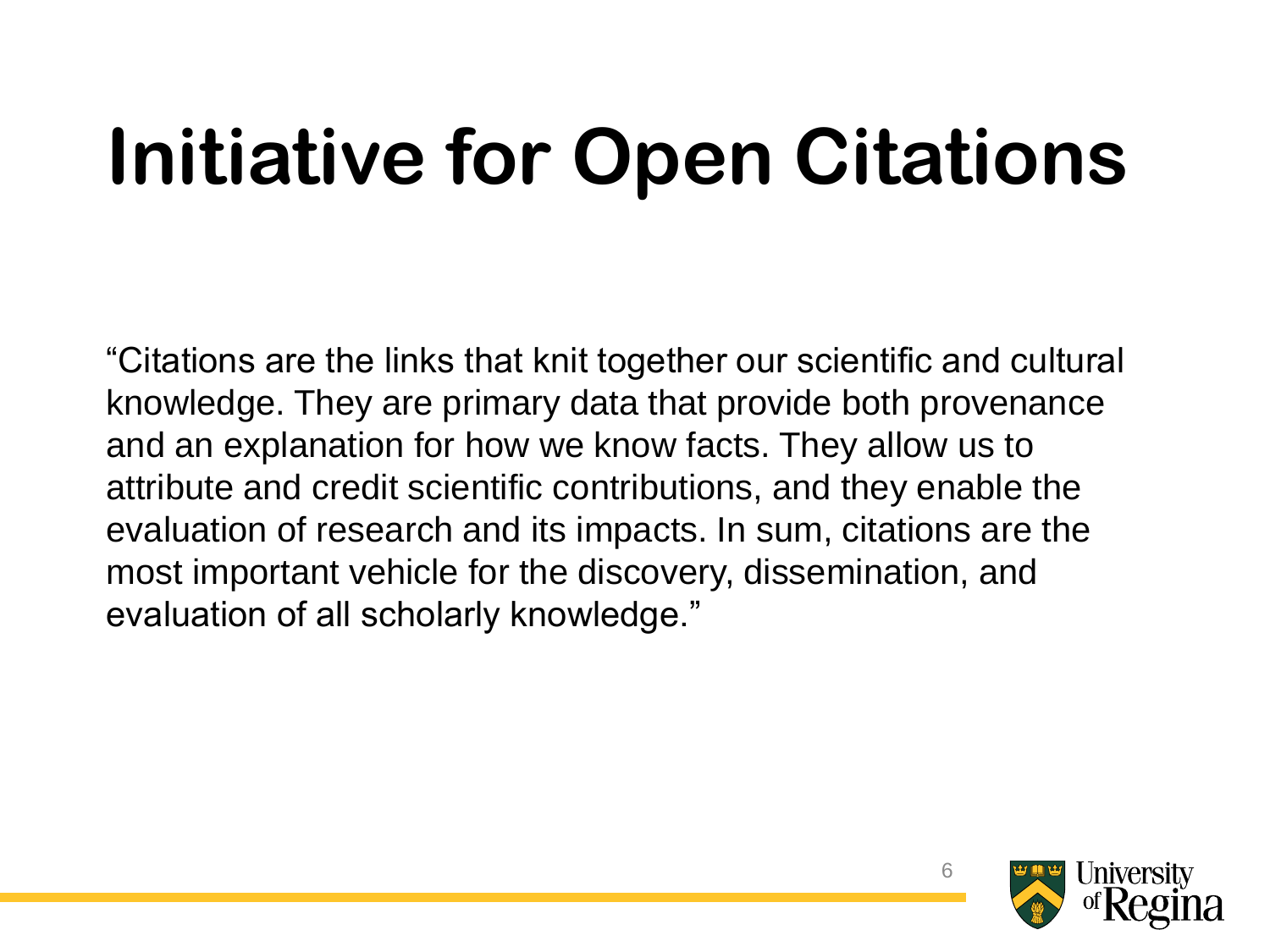## **Initiative for Open Citations**

"The present scholarly communication system inadequately exposes the knowledge networks that already exist within our literature. **Citation data are not usually freely available to access, they are often subject to inconsistent, hard-to-parse licenses, and they are usually not machine-readable."** (I4OC, n.d., is available under a [CC0 Public Domain Dedication.](https://creativecommons.org/publicdomain/zero/1.0/))

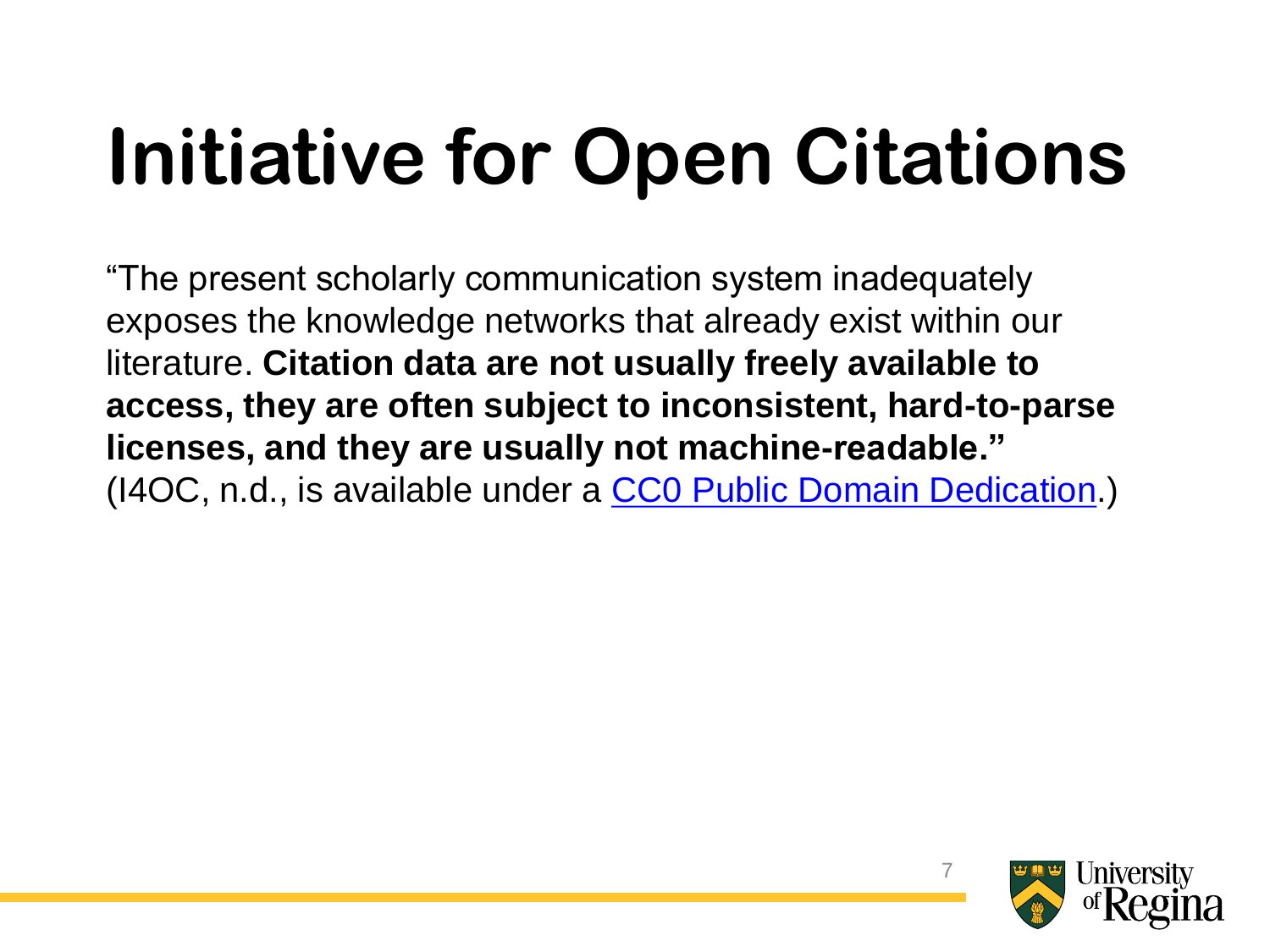#### **Public Domain Dedication**



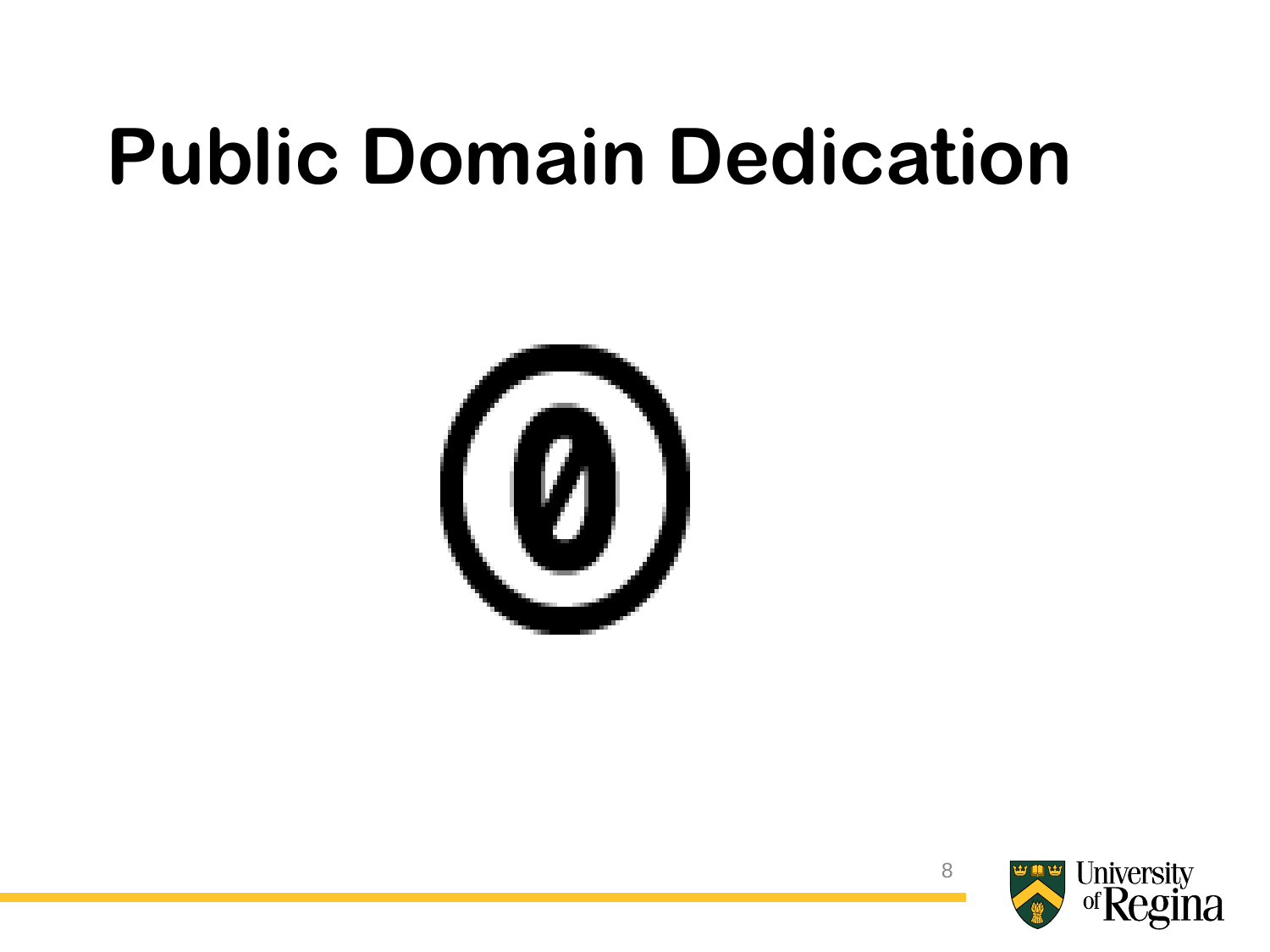## **Open Metadata**

"10. No closed metadata: Publishers shall make bibliographic records, usage metrics, and citation data for our authors freely available, easy to parse, and machine readable."

(2018, University Committee on Library and Scholarly Communication, Assembly of the Academic Senate, University of California)

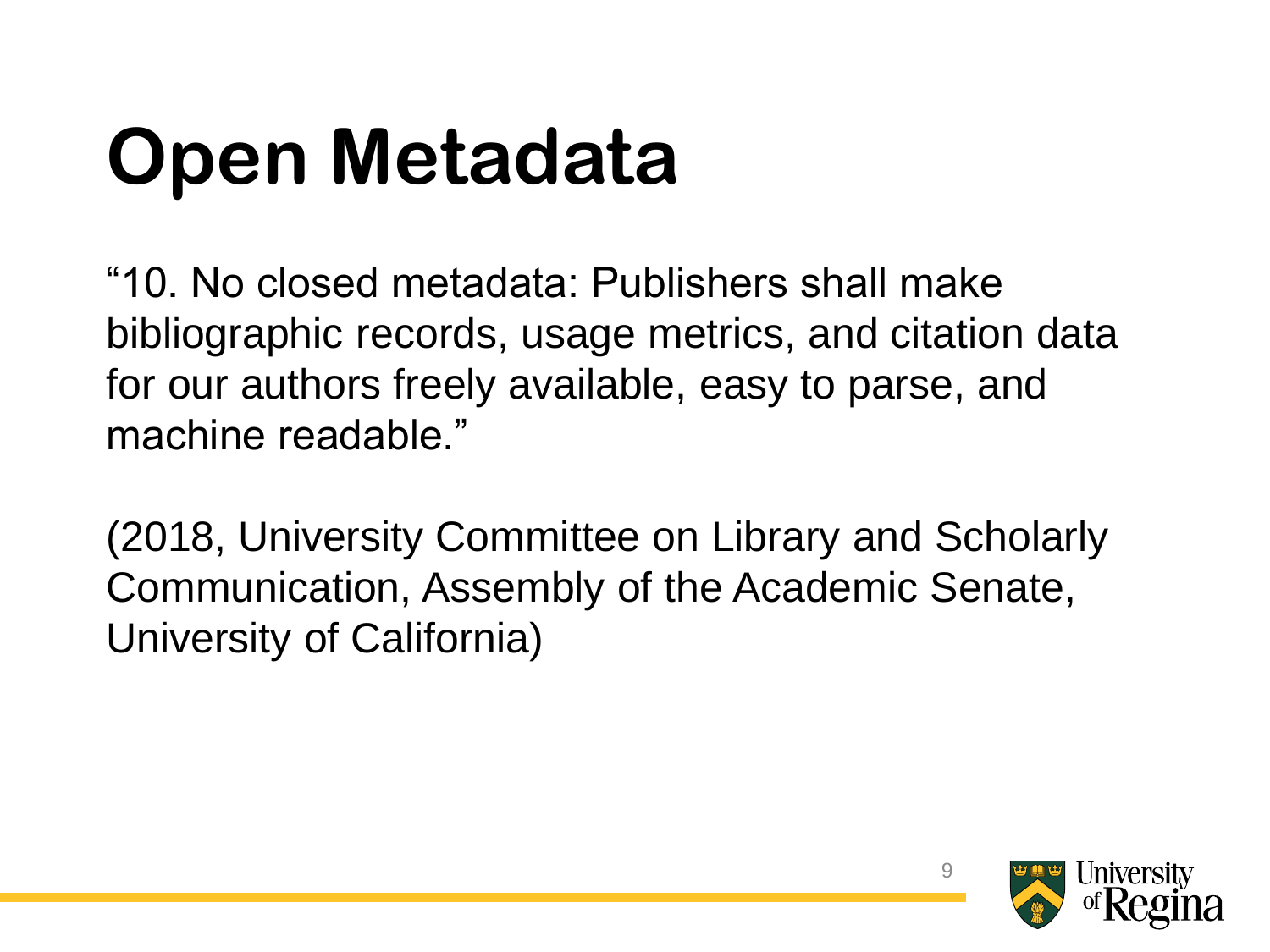## **How to participate**

#### **Crossref Access to Citation Data:**

Open – Journal makes the references open

Limited – Available through a Crossref Metadata Plus

Account

Closed – Journal does not make them available to Crossref

I4OC is encouraging open whenever possible

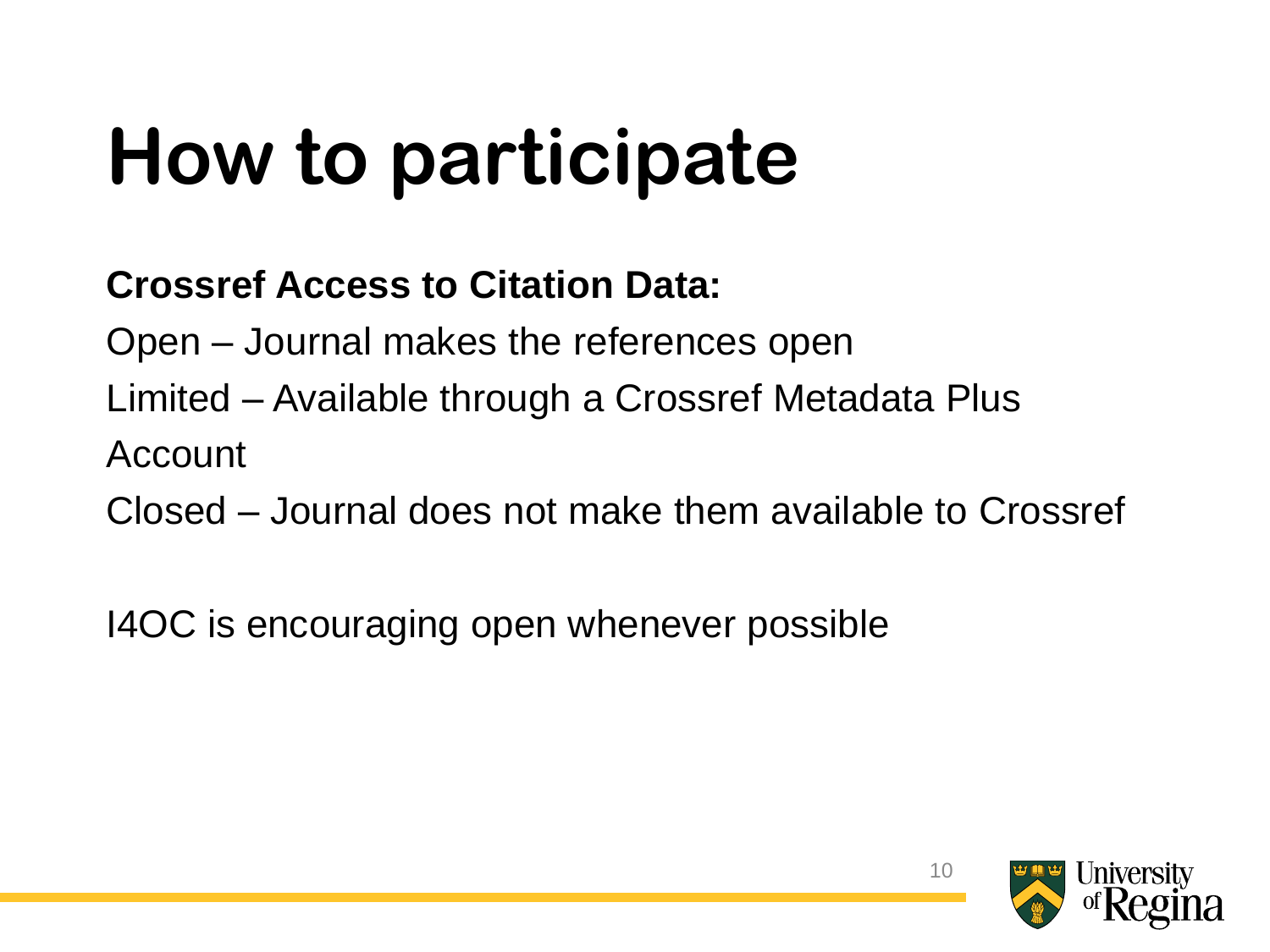## **How to participate**

If you register journal articles with Crossref, make sure you set your references to open

Requested to make reference metadata "open" allows access through Crossref REST API (no license restrictions) and will get harvested by other citation data projects (OpenCitations.net)

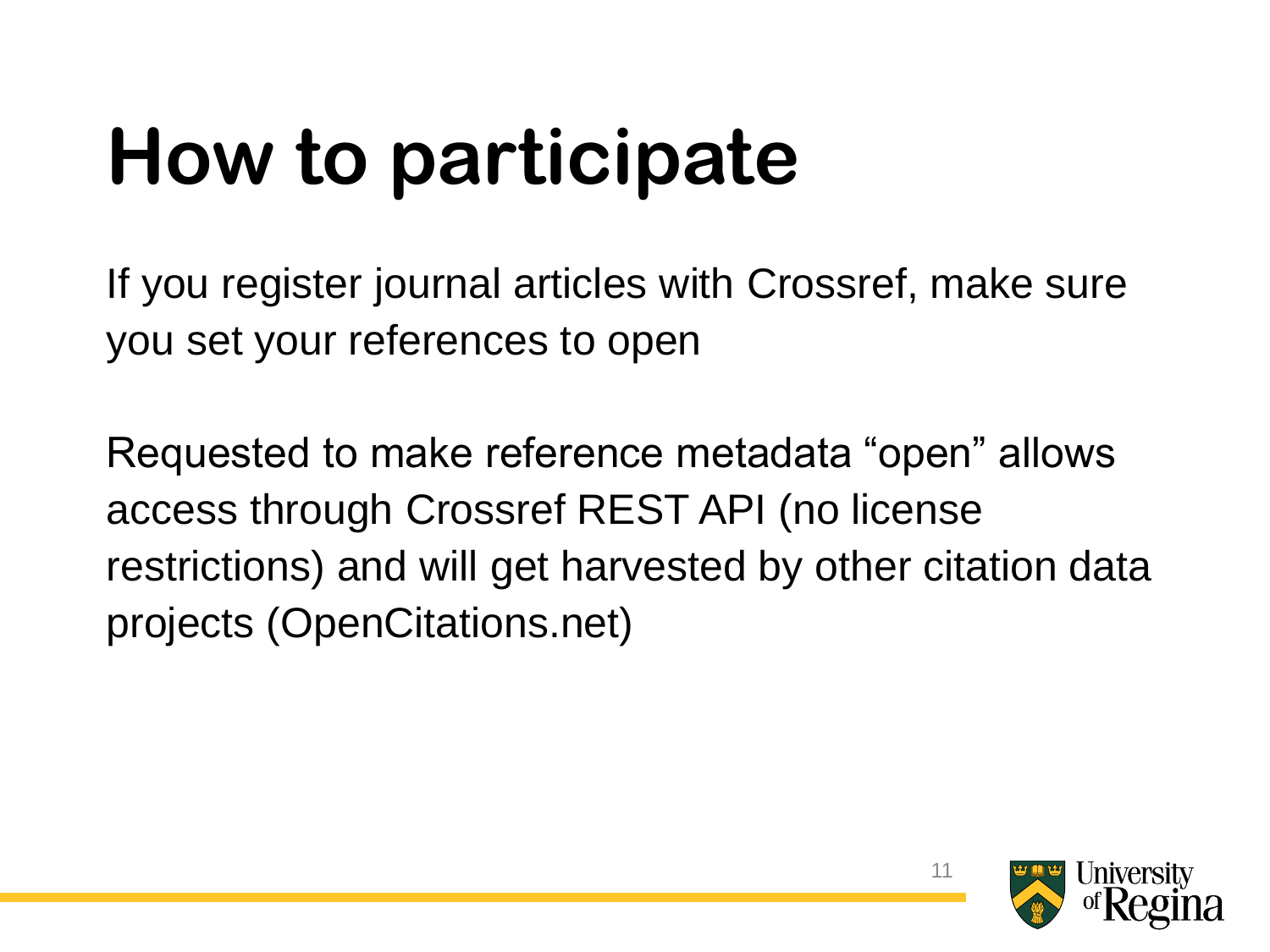## **Participants**

<https://i4oc.org/#publishers>

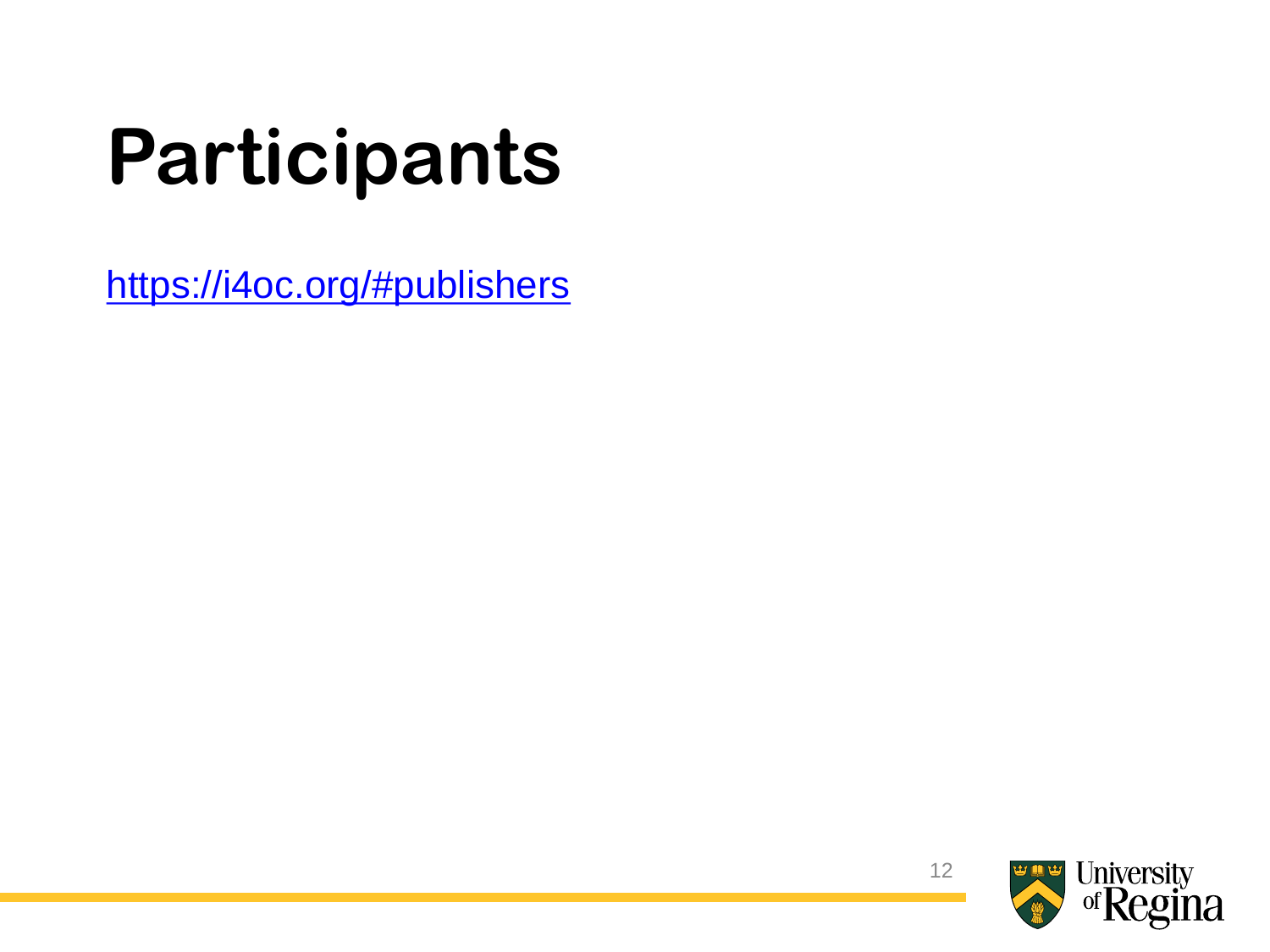## **Open Citations.net**

- Open and Linked Data for Citations
- Three services
	- Open Citation Corpus Linked Data Index **E** Harvested from Crossref data
	- CRowdsourced Open Citation Index (CROCI)
		- **Exercise Crowdsourced citations**
- <https://opencitations.net/browser/br/428357>

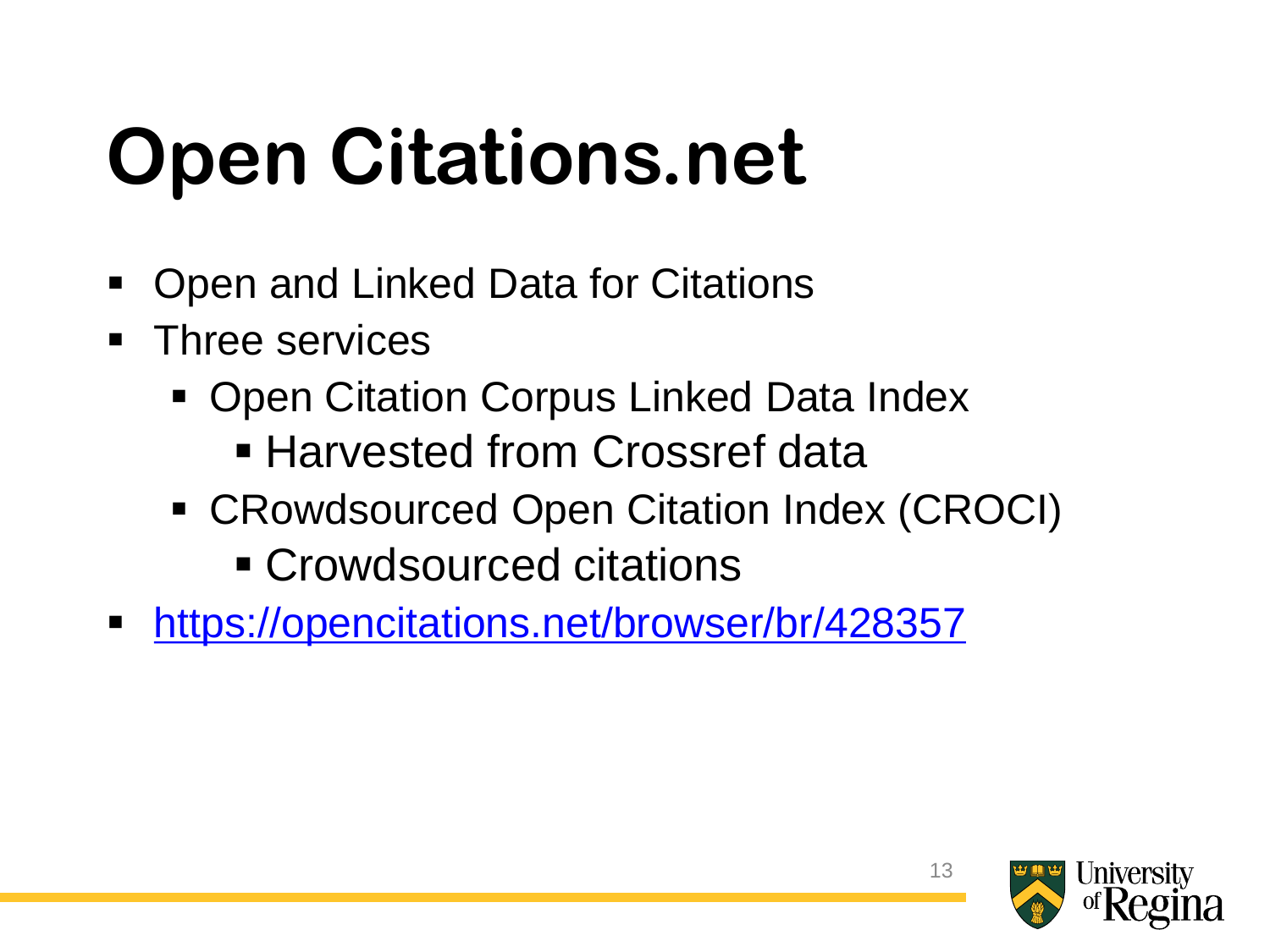#### **Comparison:**

- Web of Science ((WoS) vs. the Open Citation Corpus.
- Sample set of 4515 papers by URegina authors published between 2008-2017 (identified through WoS)
- OCC dataset from Nov. 2018
	- 46,534,705 bibliographic records
	- 445,826,118 citation links
- Only compared records with a DOI

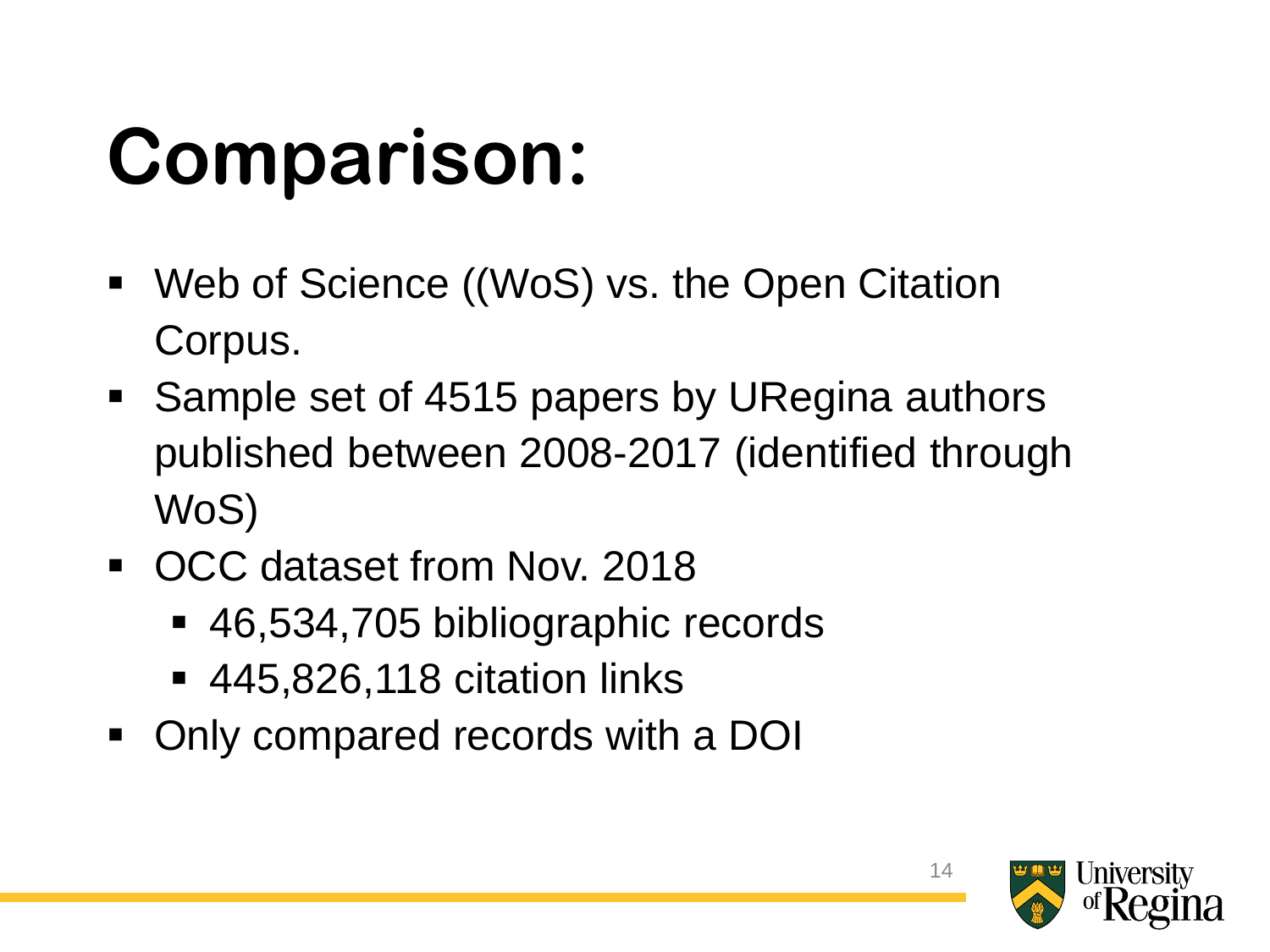## **WoS vs. OCC – Times Cited**

Total # of times the URegina papers were cited

- OCC: 37,356
- WoS: 88,655

OCC coverage for citing articles was only about 42% of WoS coverage.

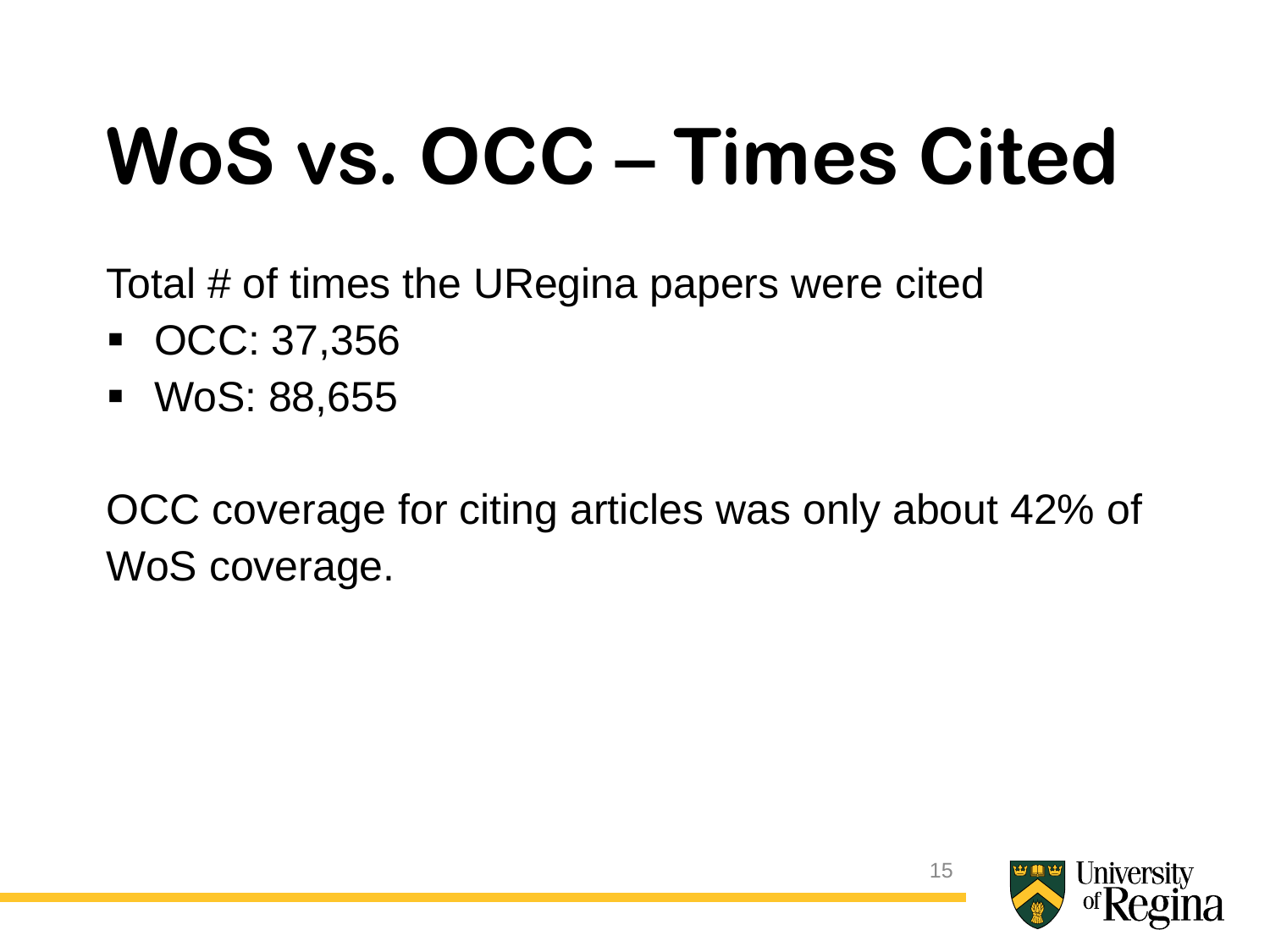#### **Most Cited Articles**

| Observation of a new particle in the search for                      |                                 |                |                       |                  |                |
|----------------------------------------------------------------------|---------------------------------|----------------|-----------------------|------------------|----------------|
| the Standard Model Higgs boson with the<br>ATLAS detector at the LHC |                                 | <b>PubYear</b> | <b>Google Scholar</b> | Web of Science v | <b>OCC</b>     |
| 1.                                                                   | Observation of a new parti 2012 |                | 13,459                | 5,278            | 3,614          |
| 2.                                                                   | The ATLAS Experiment at         | 2008           | 8,881                 | 1,890            | $\overline{0}$ |
| 3.                                                                   | The Physcomitrella geno         | 2008           | 1,436                 | 1,030            | 624            |
| 4.                                                                   | Lakes and reservoirs as re 2009 |                | 1,402                 | 982              | 646            |
| 5.                                                                   | Indication of Electron Neu      | 2011           | 1,694                 | 969              | $\overline{0}$ |
| 6.                                                                   | The ATLAS Simulation Infr 2010  |                | 4,135                 | 803              | 497            |
| 7.                                                                   | Observation of a Centralit      | 2010           | 960                   | 488              | $\overline{0}$ |
| 8.                                                                   | Combined search for the         | 2012           | 803                   | 412              | 243            |
| 9.                                                                   | The Selaginella Genome I        | 2011           | 532                   | 388              | 267            |
| 10.                                                                  | Three-way decisions with        | 2010           | 613                   | 378              | 182            |
|                                                                      |                                 |                |                       |                  |                |

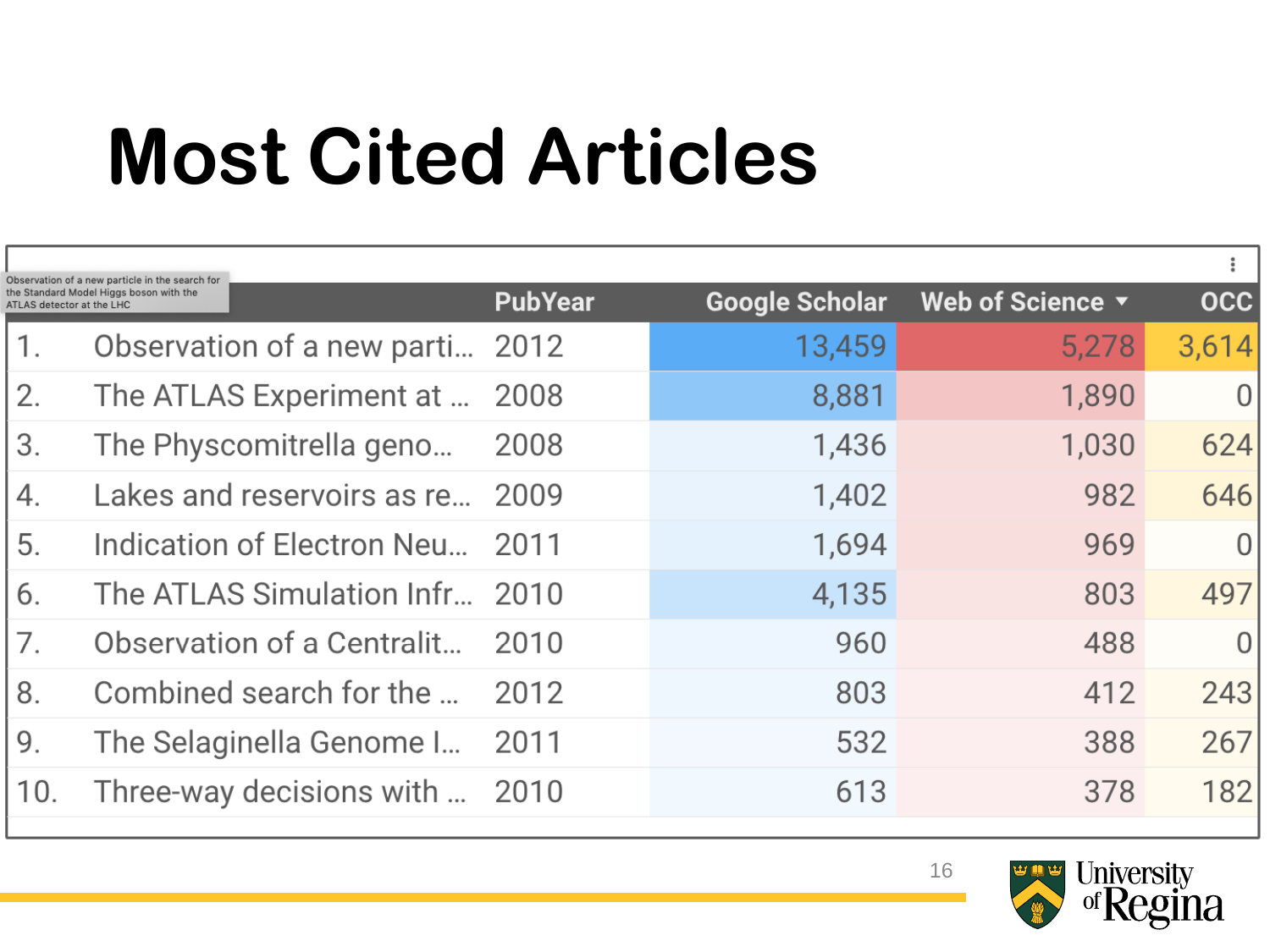## **Network Graph of Citations**

• 30 Psychology publications by U of R authors published between 2008-2017

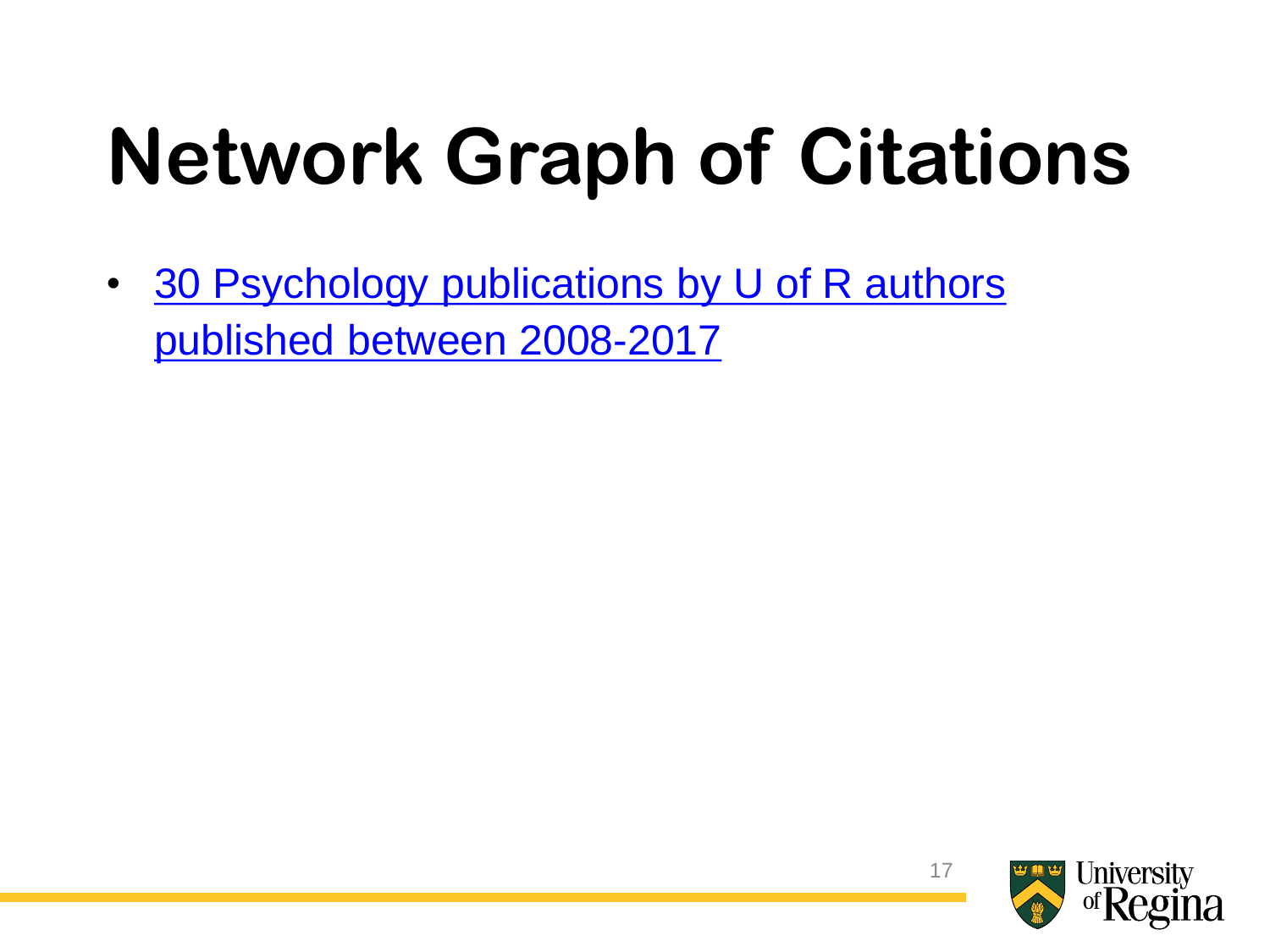## **Comparison**

- **Using OCC for informetric studies and research** evaluation is a work in progress at this point in time.
- For informetric research, the more complete the dataset the better.
- Although the citations are open, you still need to turn to other tools for author disambiguation, subject categories, and institutional links.

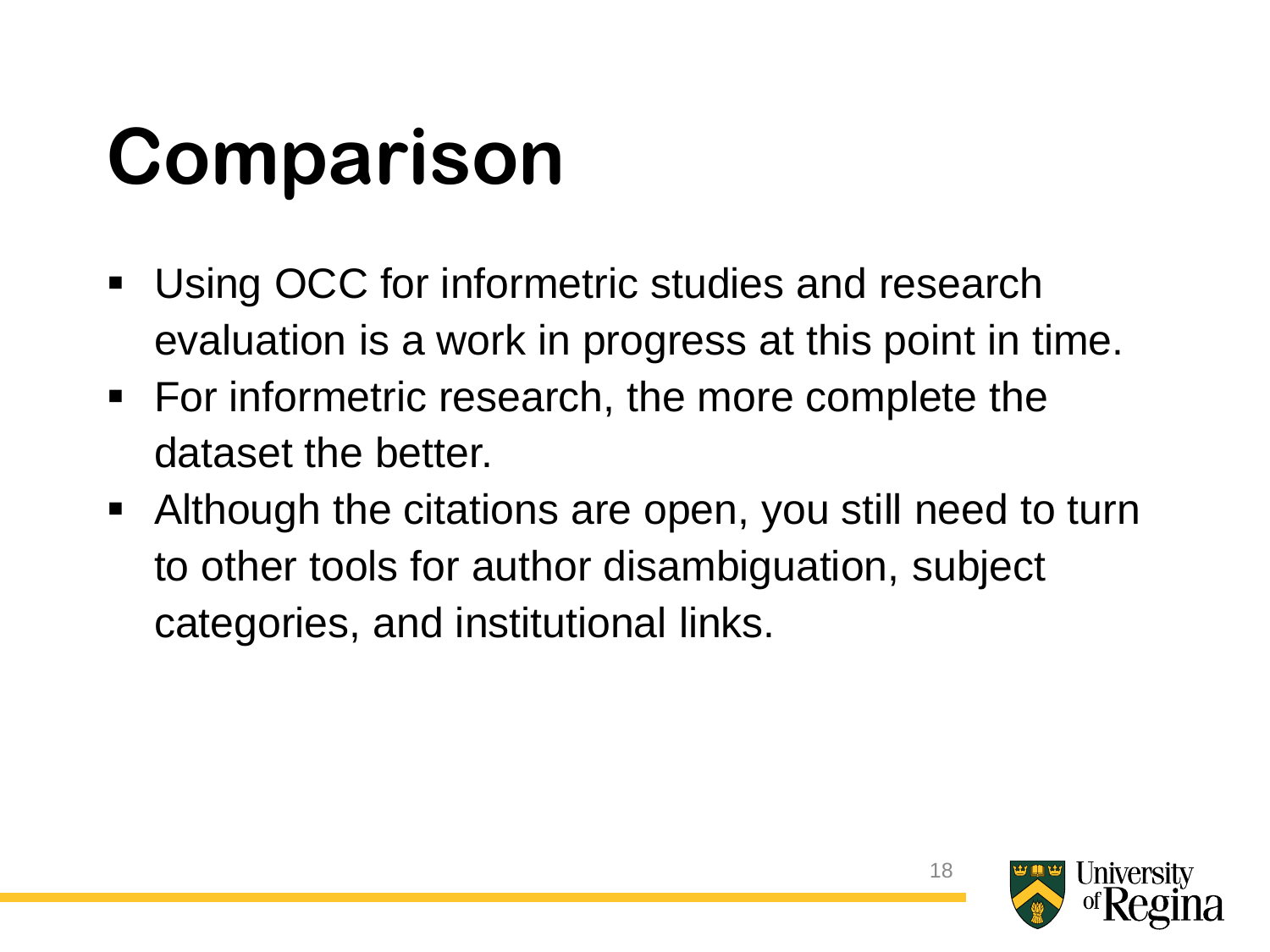# **Why?**

- Web of Science was collecting citation data long before Crossref started collecting it, and likely has better data.
- Unsure of retroactive coverage of Crossref data
- Elsevier does not participate in the CrossRef Open program

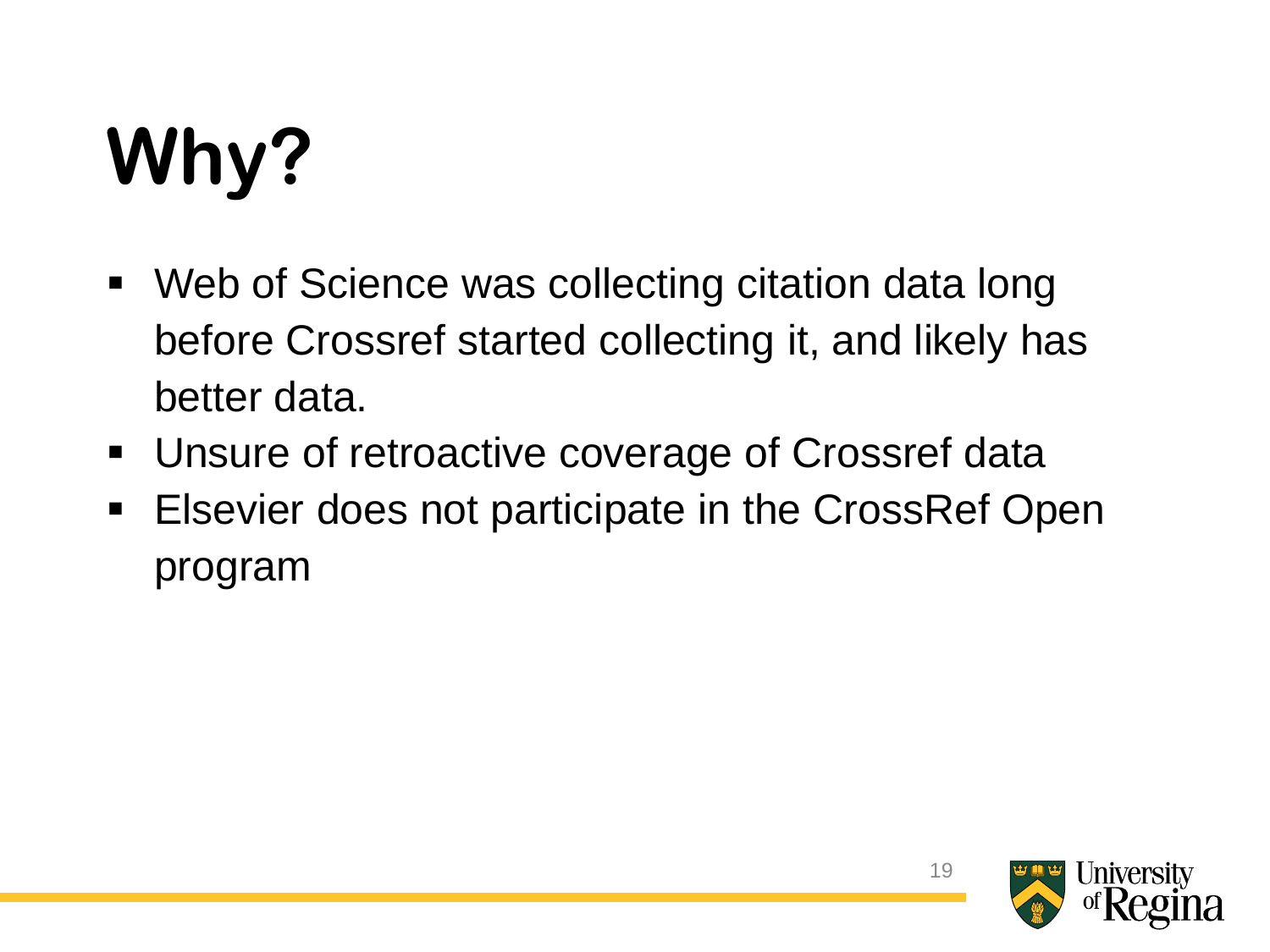#### **In the News**

- Journal of Informetrics (JOI)
- Quantitative Science Studies (QSS)

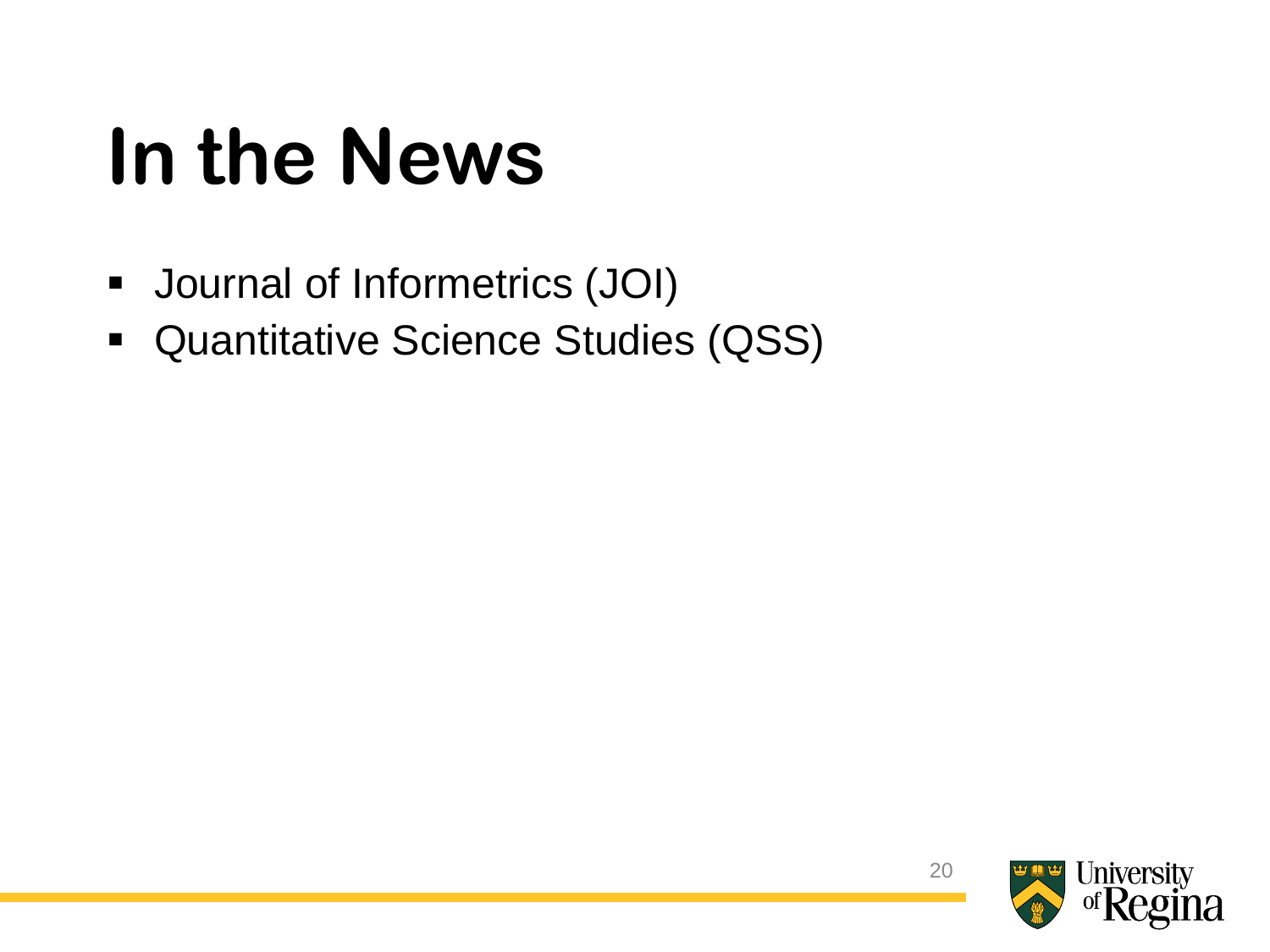#### **Questions:**

- How do we promote open citations?
- How will this movement affect research impact practices?
- Will having open citations help better represent the work done in humanities and social sciences?

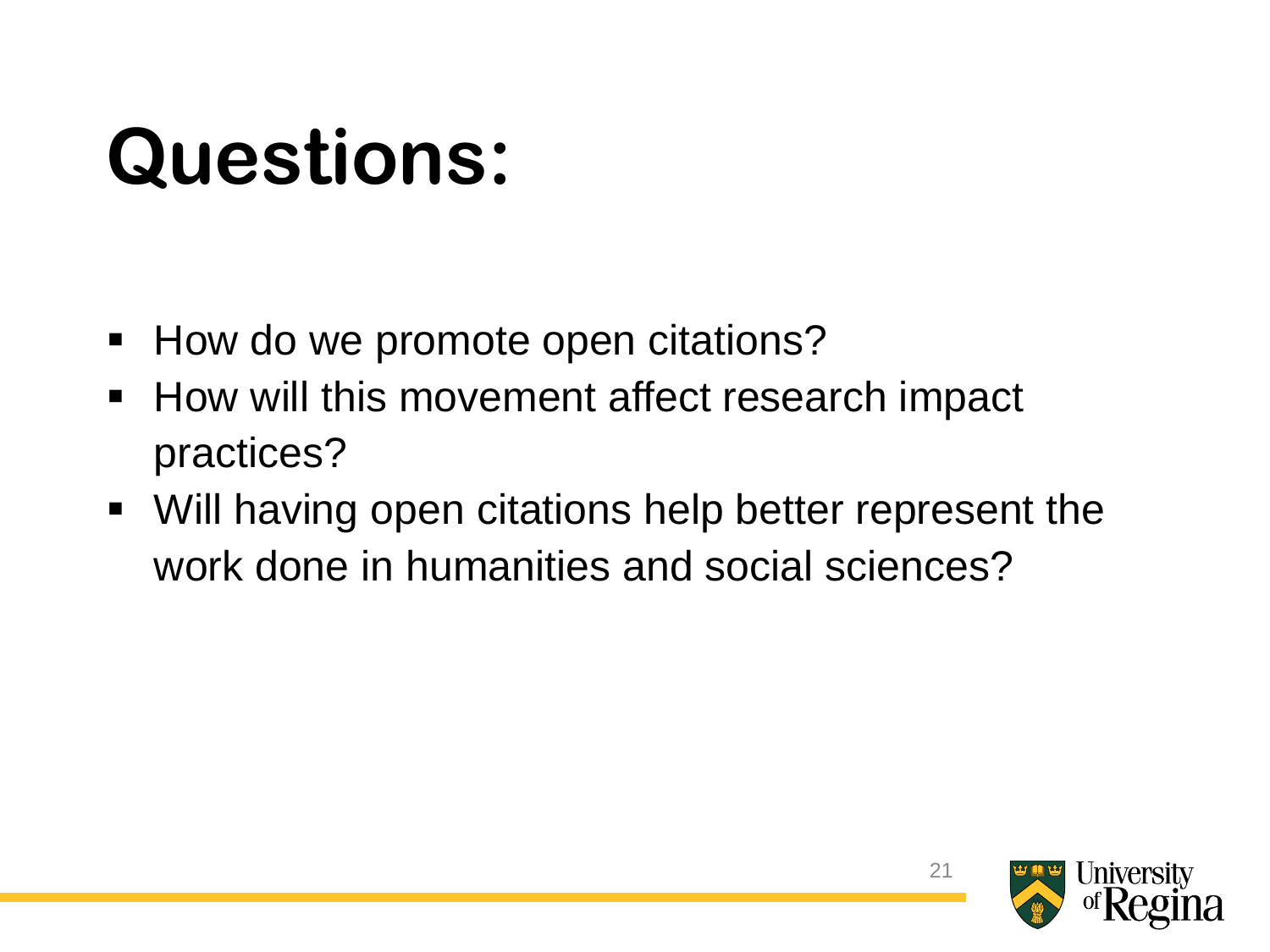#### **References**

**Enis, Matt. (2019). Informetrics Journal Quits Elsevier,** Relaunches as Open Access. *Library Journal*. Retrieved from

[https://www.libraryjournal.com/?detailStory=/190117qss](https://www.libraryjournal.com/?detailStory=/190117qssgoesoa) goesoa

▪Initiative for Open Citations. (n.d.). About. Retrieved [from https://i4oc.org/](from https:/i4oc.org/)

▪Shotton, David. (2013). Open citations. *Nature*. 502 (7471): 295-297. Retrieved from

[https://www.nature.com/news/publishing-open-citations-](https://www.nature.com/news/publishing-open-citations-1.13937)1.13937

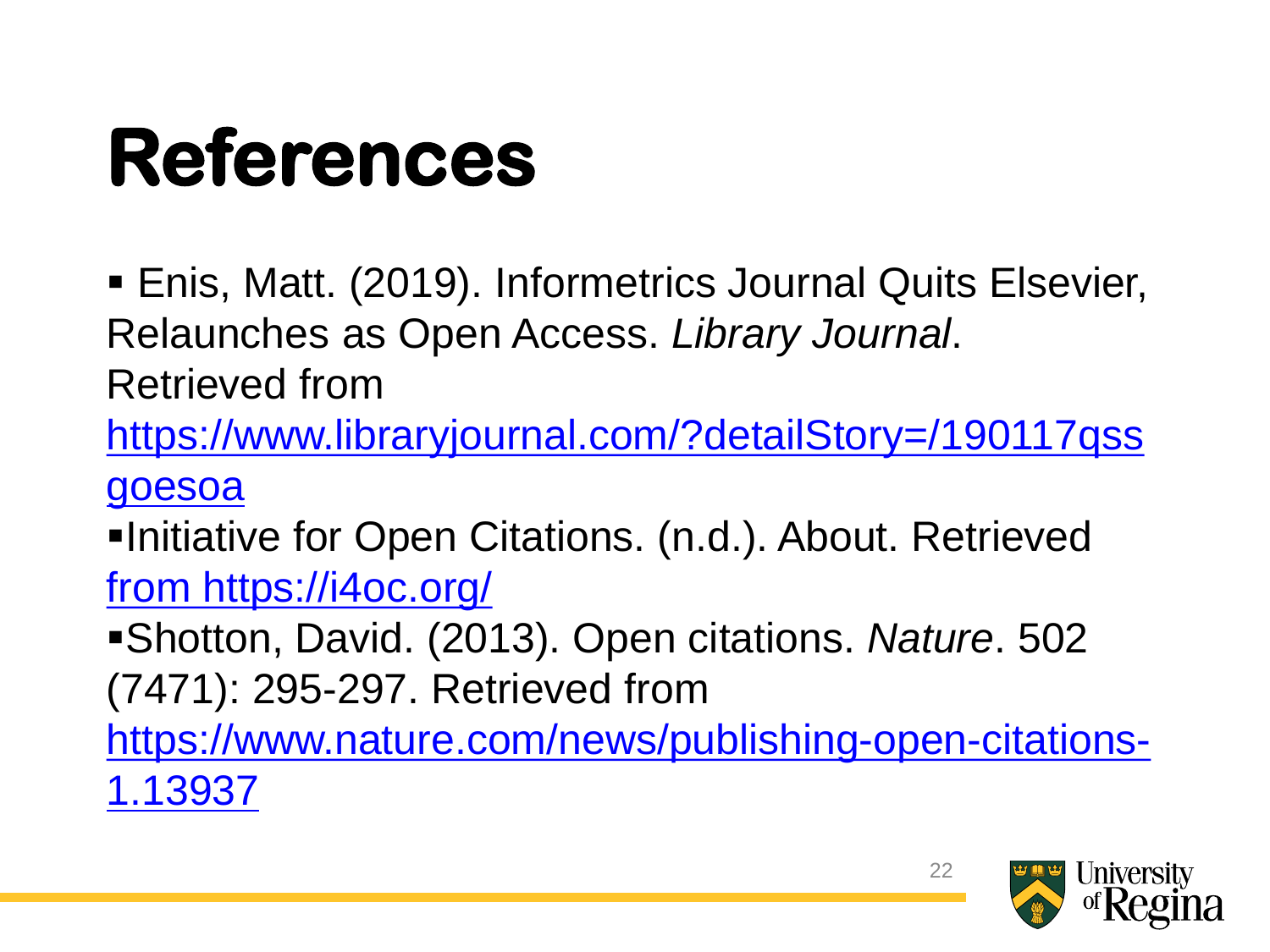#### **References**

■ University Committee on Library and Scholarly Communication, Assembly of the Academic Senate, University of California. (2018). Declaration of rights and principles to transform scholarly communications. Retrieved from [https://senate.universityofcalifornia.edu/\\_files/committ](https://senate.universityofcalifornia.edu/_files/committees/ucolasc/scholcommprinciples-20180425.pdf) ees/ucolasc/scholcommprinciples-20180425.pdf